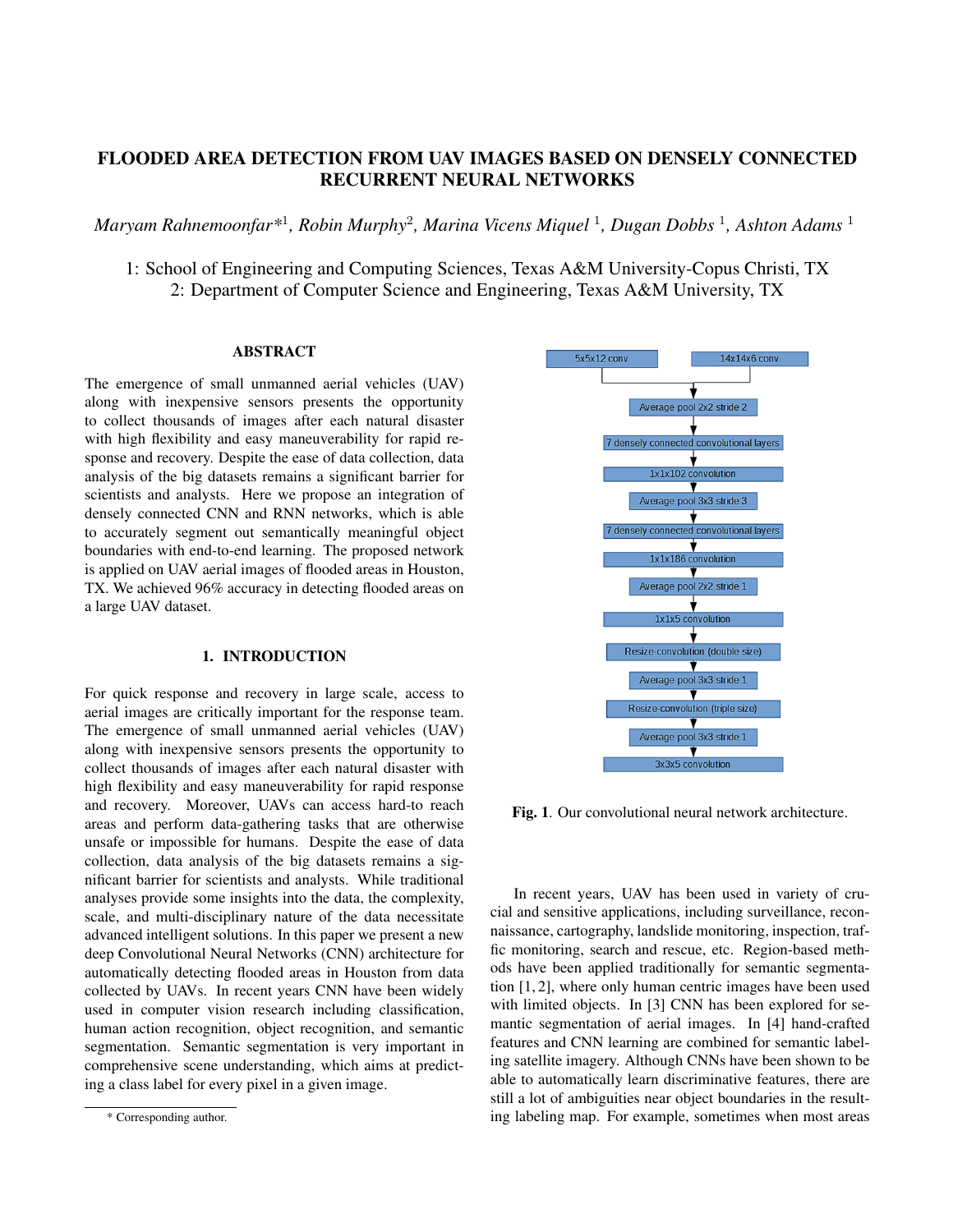

Fig. 2. Our recursive neural network architecture.

of a building are detected successfully, the segmentation map still lacks semantically meaningful shape. This is partially due to the reason of having fewer number of learnable features in CNN in order to learn long-range contextual features might lead to relatively lower spatial accuracy [5]. To mitigate the issue of coarser thematic map, CNN output has been incorporated into the original image as an initialization for further fine-grain classification techniques, such as CRF [6, 7], edge stopping function [8], etc. RNN also has been shown to achieve more accurate segmentation results [9] by using relevant data dependent features automatically. In this paper, we propose to achieve accurate labeling of aerial images with more semantically meaningful segmentation map by developing a dense CNN network incorporated into a Recurrent neural network architecture as initialization for more semantical segmentation of the original input image. Such dense connection helps to improve the information flow and gradients throughout the network, which results in efficient training of deeper networks while still reducing over-fitting problems. Our CNN and RNN architectures are shown in Fig.1 and Fig.2, respectively.

#### 2. DENSE CONVOLUTIONAL NEURAL NETWORKS

Convolutional Neural Networks (CNN) consist of various convolutional and pooling layers that resemble human visual system.Generally, image data is fed into the network that constitutes an input layer and produces a vector of reasonably discriminative features associated to object classes. From input to output layers there are many hidden layers including convolution layers, pooling layers and fully connected layers.

Very deep CNNs has a problem of information wash out as it passes through more layers in the network. Bypassing the information from one layer to the next via individual connections can be a solution to this problem [10, 11].

Another method that can be useful is random dropping of layers while training with better information flow in the network [12]. Huang et al. [13] proposed an architecture to ensure maximum information flow between layers in the network by connecting all layers directly from one to another. In order to preserve the feed-forward nature, each layer obtains additional inputs from all preceding layers and passes on its own feature maps to all following layers. As a result, features are not combined through summation before they are passed into a layer, instead they provide separate inputs to all layers.

The main advantage of the dense connections is the efficiency for training. Moreover, the improved information flow and gradients throughout the network helps to prevent information loss. Each layer has direct access to the gradients from the loss function and the original input signal. This improves training especially for deeper network architectures. Moreover, the short connections have a regularizing effect on the network, which tends to avoid over-fitting in experimental settings with smaller datasets.

#### 3. NETWORK ARCHITECTURE

Our network begins with a  $5 \times 5$  and  $14 \times 14$  convolution concatenated together for multi-scale feature extraction. Followed by average pooling with a  $2 \times 2$  window and a stride of 2, the bulk of the network is then in two modules of 7 densely connected convolutional layers. These modules consist of a sequence of  $3 \times 3$  convolutions in which every convolution has the results of all previous convolutions as its input. This serves to increase the efficiency of the parameters learned by the network [13]. The sequence of densely connected convolutions is followed by  $1 \times 1$  convolution and average pooling. The first densely connected module uses  $3 \times 3$  average pooling with stride 3. The second densely connected module uses  $2 \times 2$  average pooling with stride 1. Following this, a 1x1 linear convolution is used to produce a low resolution segmentation map. Rather than using deconvolution as in [14], we instead use resize-convolution [15], which alleviate the problems of checkerboard artifacts better compared with deconvolution layers. This technique consists of a nearest neighbor resize followed by convolution. The first resize-convolution doubles the size of the image. It is followed by  $3 \times 3$  average pooling with stride 1 and zero-padding to keep the image size invariant. The segmentation map is then tripled in size by resize-convolution, which is followed by another padded average pooling with a 3x3 window and stride 1. The final layer in the network is a  $3 \times 3$  convolution. This produces a segmented map.

On top of this convolutional neural network, a recurrent neural network (RNN) is applied to refine the output. The structure of the RNN is as follows. Separate  $5 \times 5$  convolutional filters are applied to both the coarse CNN result and the original input image. These filters are concatenated together, and then a multi-layer perceptron (MLP) is used for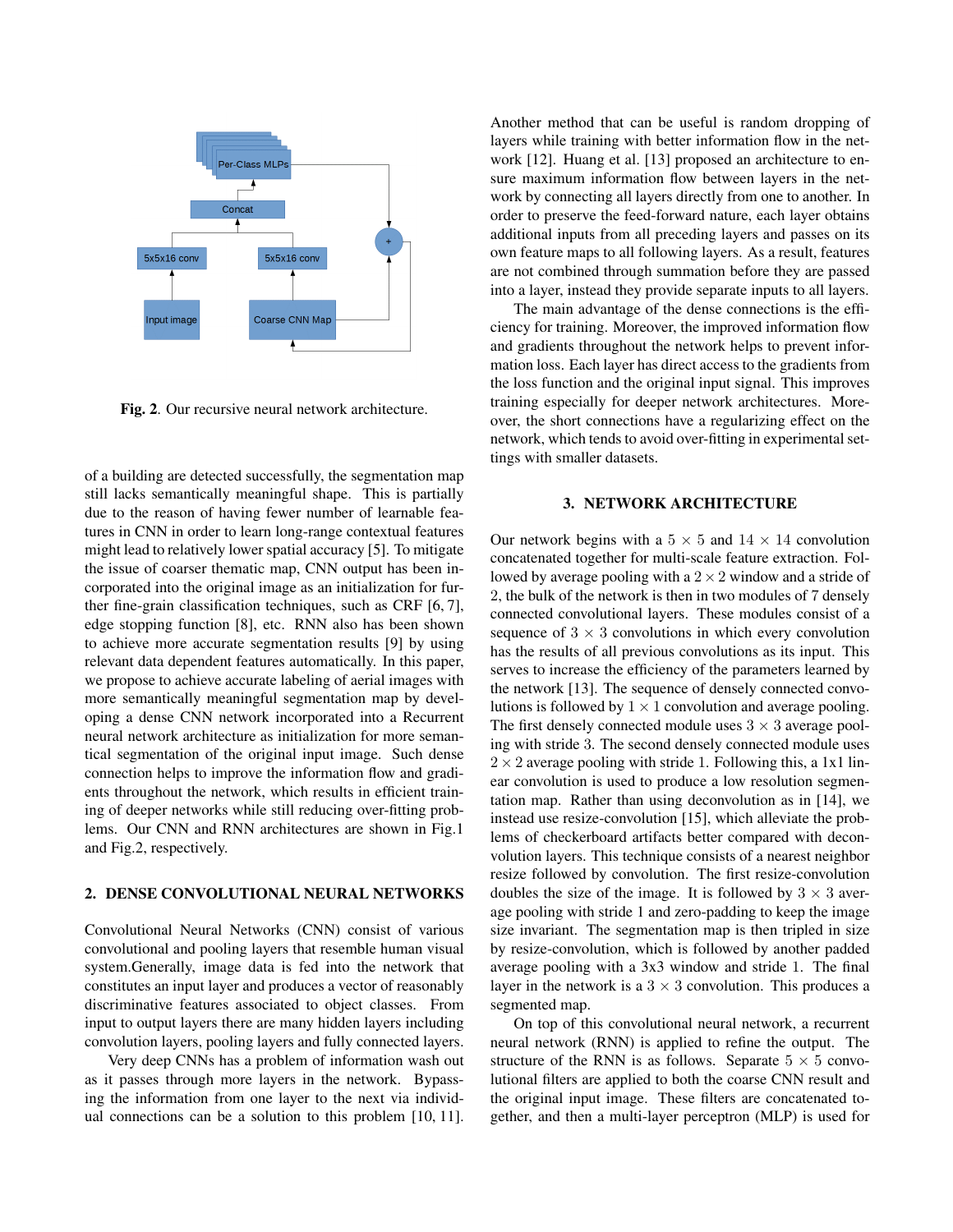

Fig. 3. First column: Original Images, second column: Labeled Images, third column: Our proposed method

each class. The result of these MLPs is added to the coarse CNN result. Due to the larger images used as inputs in this work, only 3 iterations of the RNN can be trained on a single GPU.

## 4. EXPERIMENTAL RESULTS

Images in this work are captured by optical cameras mounted on UAV. We study the Houston area, Texas, after the flood. The CNN and RNN were trained separately due to the memory constraints imposed by high resolution images. The CNN was trained using Adam optimization [16] with a learning rate of 1e-5 and batch size 12. The RNN was trained using Adagrad [17] with a learning rate of 0.01 and a batch size of 8. Both parts of the network were trained for 35, 000 steps.

For the quantitative analysis of the results, we calculated accuracy, precision, recall, and IoU (intersection over union), where  $IoU$  is a widely used metric for evaluating segmentation performance. The mean  $IoU$  is defined as,

$$
IoU = \frac{1}{N} \sum_{i} \frac{n_{ii}}{t_i + \sum_{j} n_{ji} - n_{ii}},
$$
\n(1)

where  $n_{ji}$  is the number of pixels of class j predicted to belong to class i out of N classes, and  $t_i$  is the total number of pixels of class i. For the semantic segmentation of flooded area in our UAV dataset we got accuracy of 96% and MIoU of 92%. We have also compared our results with an structure similar to Maggiori, et.al. [18]. Accuracy and MIoU based on [18] are 92% and 84%, respectively.

Fig 3 shows some qualitative segmentation results. First column shows the original image from UAV. Second column shows the manually labeled image (ground-truth). Third column present the segmentation results obtained by our proposed network. By visual interpretation of the results, we can find out that our proposed method is able to detect all flooded areas, even some times better than manually labeled data.

#### 5. CONCLUSION

In this paper we propose a novel deep convolutional and recurrent neural network for semantic segmentation of UAV imagery, where it is extremely difficult to semantically label small objects with insufficient object features and large ambiguities of target signatures. To address the issue of large